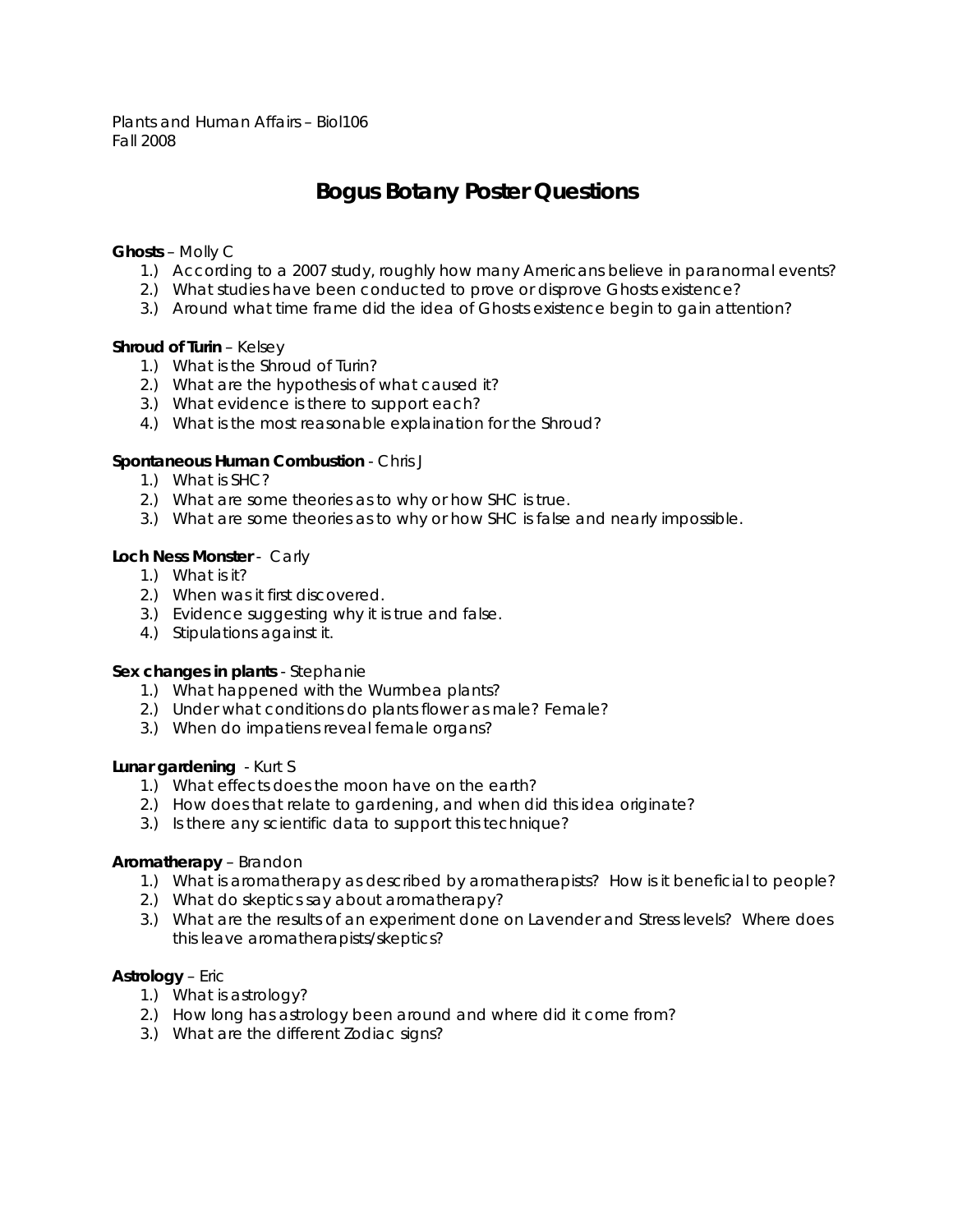## **Environmental Medicine** - Bree

- 1.) What is Environmental Medicine?
- 2.) Who is Dr. William Rea?
- 3.) What does it mean to be 'chemically sensitive'?

# **Findhorn Garden/Community** - Jake

- 1.) What is Findhorn?
- 2.) What is the pseudoscientific significance of Findhorn?
- 3.) What is happening today at the Findhorn Ecovillage?

# **Doctrine of Signatures** - Andrew

- 1.) What scientific evidence has been given to support the Doctrine of Signatures?
- 2.) Who came up with the philosophy of the Doctrine of Signatures?
- 3.) What religious groups believe in the philosophy of the Doctrine of Signatures?

# **Vampires & Garlic** – Matt H

- 1.) Is there any logic as to why garlic would have an effect on vampires?
- 2.) Is the correlation between vampires and garlic viable for pseudoscience?
- 3.) What is the history in dealing with garlic and vampires?

# **Plant Memory** - Roger

- 1.) Do plants have plant memory, and what kind of things can they remember?
- 2.) How does plant memory help the plant or how do they use memory?
- 3.) What is some evidence that plants actually do have evidence?

# **Dowsing** - Garrett

- 1.) What is the purpose or goal of dowsing?
- 2.) How is dowsing practiced?
- 3.) Have any experiments been done to test the validity of dowsing? Is it scientifically valid?

# **Homeopathy** - Adam

- 1.) What is homeopathy?
- 2.) When and where did it originate?
- 3.) Is it still practiced today?

# **Do Four leafed clovers bring good luck?** - Brad

- 1.) What causes a clover to have four leaves?
- 2.) Where does the idea of a four leafed clover bringing good luck come from?
- 3.) What evidence is there to support the claim of good luck?

# **Plants & Emotions** – Kurt S

- 1.) What theories exist which explain how plants can sense human emotions?
- 2.) Who else studied the reactions of plants to human emotions and how did they do so? (ie. Through experimentation, observations, etc.)
- 3.) What are some of the reasons why individuals doubt that plants can sense human emotions?

# **Atlantis** - Phillip P

- 1) Can Plato's stories be considered as to the existence of Atlantis?
- 2) Is the pyramid theory justifiable, or dose it trigger your weirdometer?
- 3) Is there any hard core proof that Atlantis did exist, or was it more of a folklore?